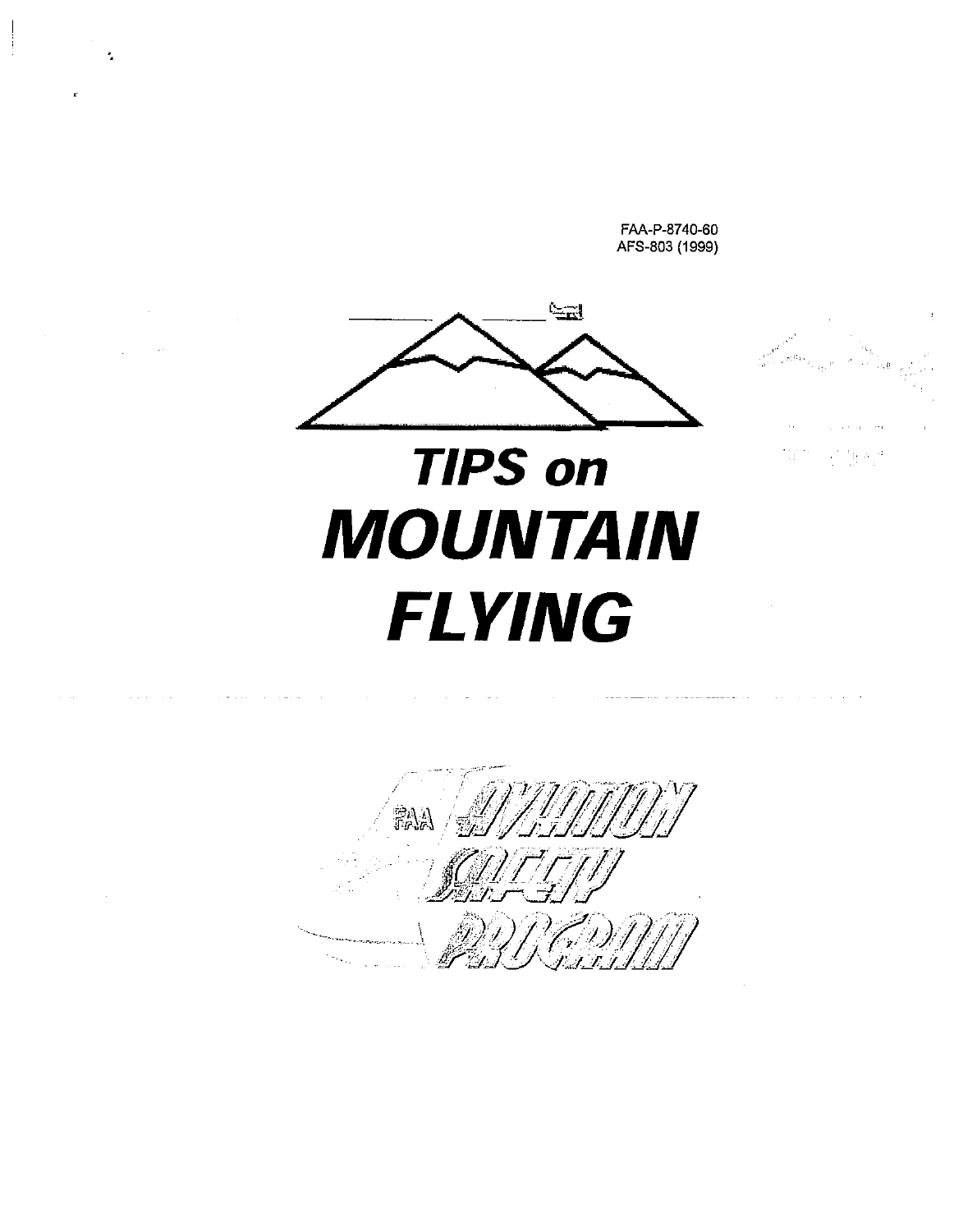#### FOREWORD

·.

The purpose of this series of Federal Aviation Administration (FAA) Aviation Safety Program publica**tions is·to provide the aviation community with safety**  information that is informative. handy, and easy to **review. Many of the publications in this series summa**rize material published in various FAA advisory circu**lars, handbooks, other publications, and various audio**visual products produced by the FAA and used in its Aviation Safety Program.

 $\{x_{\alpha},\ldots,x_{\alpha}\}$  ,  $\alpha\in\mathbb{R}^{d}$ 

 $\epsilon$  ,  $\epsilon$  ,  $\frac{1}{4}$ 

 $\sqrt{3}$  .  $\lambda_{\rm{eff}}$ 

 $\sim 10^{11}$  km s  $^{-1}$  .

**Some of the ideas and materials in this series**  were developed by the aviation industry. FAA acknowledges the support of the aviation industry and **its various trade and membership groups in the pro**duction of this series.

Comments regarding these publications should be directed to the National Aviation Safety Program Manager, Federal Aviation Administration, Flight **Standards Service, General Aviation and Commercial**  Division, Aviation Safety Program Branch, AFS-803, 800 Independence Avenue, SW, Washington. DC 20591.

#### Preface

We wish to thank all those who have contributed to this publication. including the Denver Flight Standards District Office; the Colorado Pilots Association; and, Denver Automated Flight Service Station. This publica**tion is limited in scope and should not be considered a**  complete mountain flying course. To complete your **mountain training, it is essential that you take a recog**nized mountain flying course that includes both ground and flight training. Only then should you consider yourself qualified to safely enjoy the unique beauty and challenge mountain flying can offer.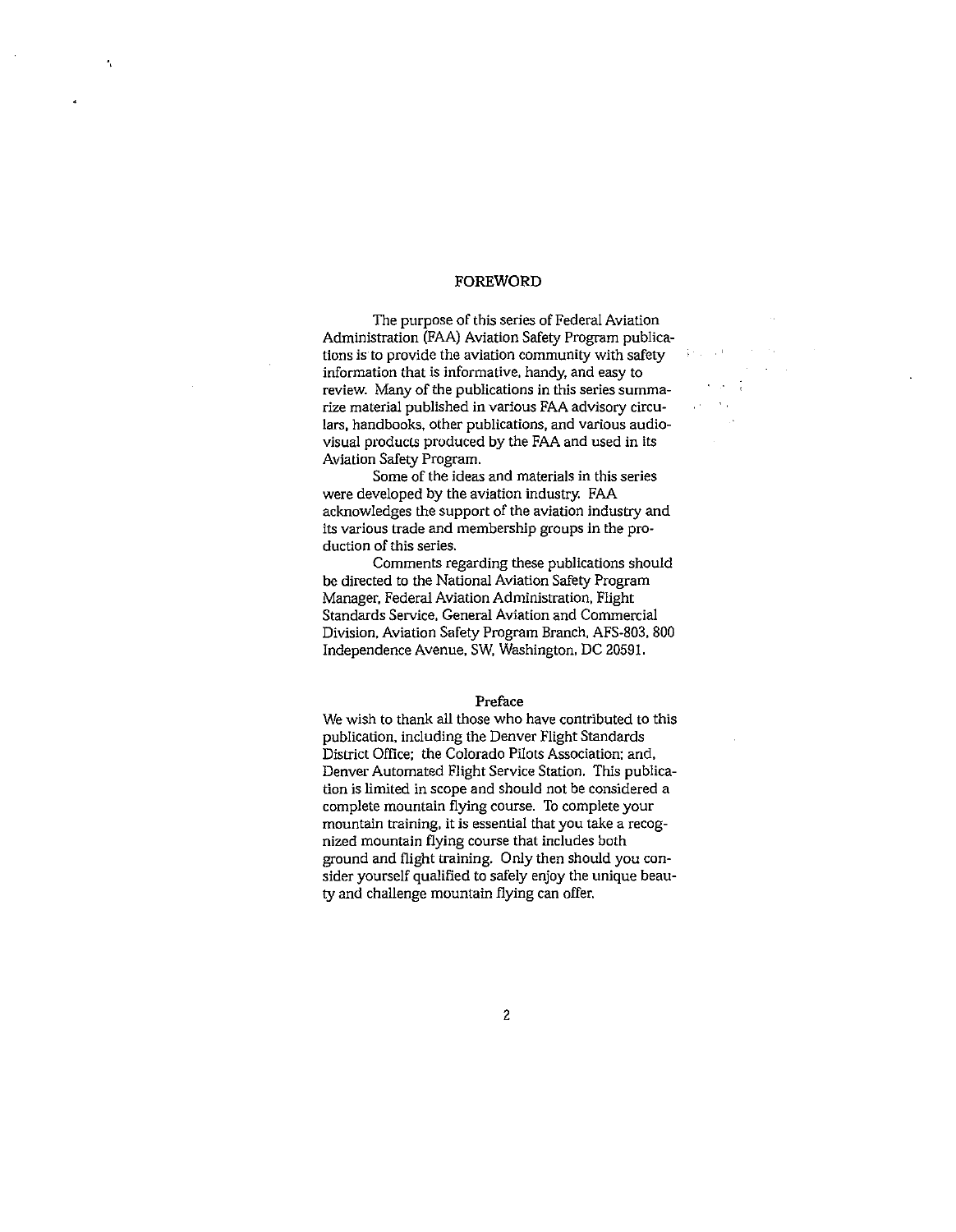# Introduction *Safety Window*

Mountain flying opens up new opportunities for the general aviation pilot for unique and **interesting destinations, plus a view of spectacular scenery. However, mountain flying,**  even more so than flight in the flatlands, is



**very unforgiving of poor training and planning. There is a narrow**  window of safety that an untrained pilot can easily stray out of without the experience and knowledge gained from a recognized training program and a mountain checkout by a qualified mountain flight instructor. This publication is not intended to be a complete mountain flying training course. Instead, it can be used as an **overview before you take recognized training or a review after**ward. Recognized training for this type of flying is a must and you are encouraged to attend a recognized mountain flying course that includes adequate mountain ground and flight training.

# *What is Mountain Flying?*

Rather than offer a definition of "mountain" flying, it should be pointed out that many of the subjects discussed in this publication **can be found in nonmountainous areas or at low altitudes. For**  example, density altitudes over 8.500 feet can be found regularly on the eastern plains of Colorado in the summer. Also, dangerous **mechanical turbulence and even mountain wave can be found in areas that aren't usually considered mountainous. Of course,**  places like the Rocky Mountains are where all of these concepts can be experienced first hand and you should have mastered them before you attempt a flight through these areas.

## *Pilot Requirements*

Because of the more demanding nature of mountain flying, you should carefully consider your experience and background before **beginning a flight into mountainous terrain. First, it is essential that you consider attending a recognized mountain flying course to**  give you the knowledge and skills you will need to be safe. There **are numerous recognized courses taught, usually in the summer**  months. and you can contact an FAA Flight Standards District **Office in mountainous areas for references.** 

Second, it is usually a good idea to wait until you have at least 150 hours of pilot in command time logged before taking mountain training. Pilots with this amount of time have usually had time to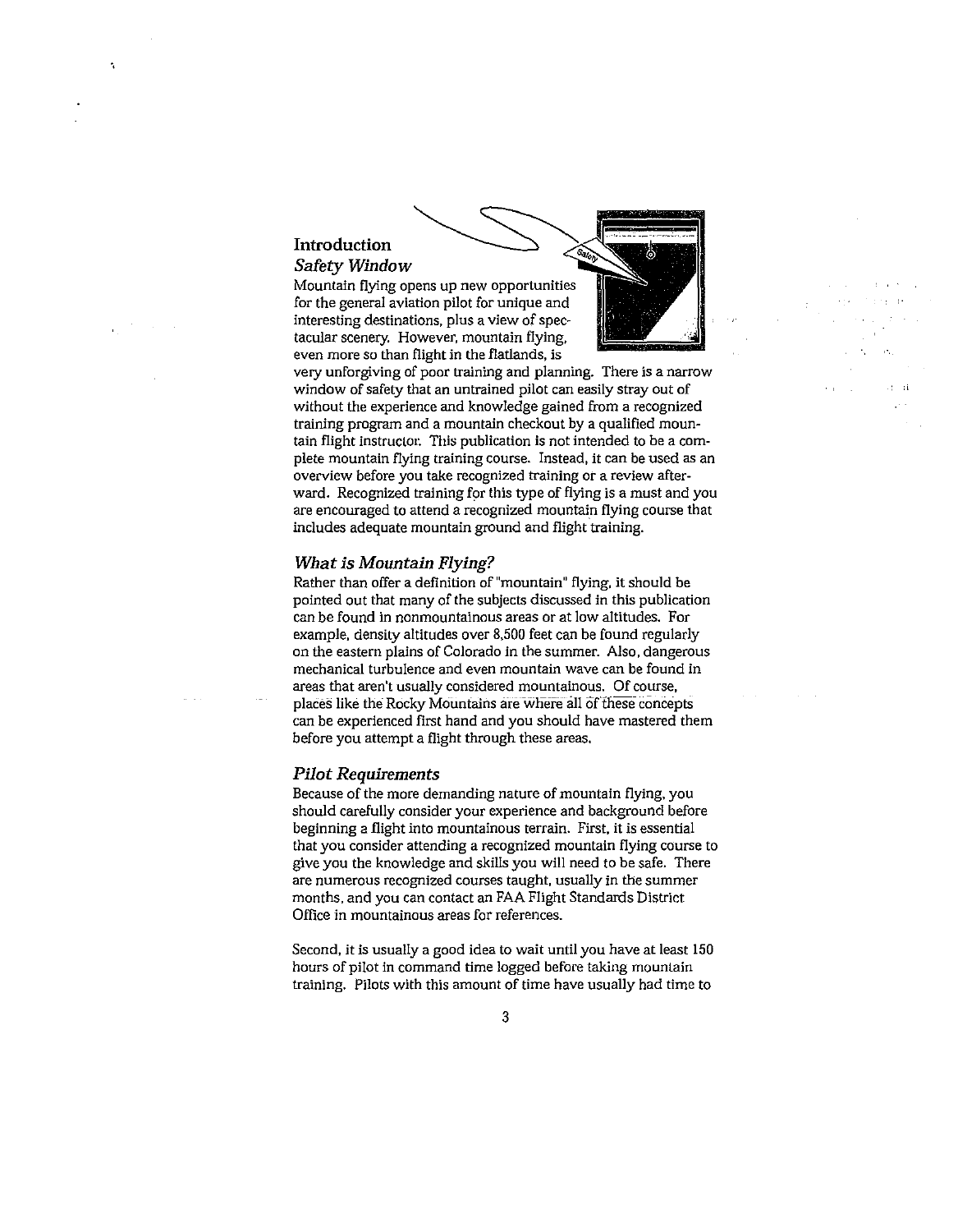become more familiar and comfortable with the airplane and with planning flying trips. Mountain flying in many areas will stretch your abilities to fly the airplane proficiently, navigate, and deal **with weather.** 

# *Aircraft Requirements*

Mountain flying presents demands on both the pilot and the airplane that may require more performance than light training aircraft have to offer. There are, of course, stories that are told during hangar flying about flying very low power airplanes into high mountain airports. 160 horsepower should be considered mini**mum for the airplane with a pilot with minimum mountain experi**ence. Even that, however, will greatly limit your ability to react to strong winds and the up and down drafts they may cause. The aircraft gross weight and its affect on performance should be carefully considered. A minimum of 60 horsepower per occupant should be **considered minimum.** 

# **Weather Requirements**  *Ceiling Requirements*

**Ceiling Requirements**<br>
It is suggested that you cross mountain passes at an alti-<br>  $\frac{f(x)}{f(x)}$  this altitude will usually put you over 10,000 MSL, the<br>
cloud clearance requirement is at least 1,000 feet below<br>
the cloud tude at least 1,000 feet above the pass elevation. Since this altitude will usually put you over 10,000 MSL, the cloud clearance requirement is at least 1,000 feet below 2,000 foot ceiling over the highest pass you will cross.

**Determining the actual ceiling in the mountains, however, can pre**sent some problems. There simply aren't very many mountain weather reporting stations. Also, those that do exist are almost exclusively in valleys. Reported ceilings at a mountain valley airport may have to be 8,000 feet or higher to give 2,000 feet ceilings at the passes.

#### *Visibility Requirements*

**Many experienced mountain pilots recommend having** 

at least 15 miles of visibility before attempting mountain<br>
flights. Since your navigating will be primarily by<br>
ilotage and dead reckoning, good visibility<br>
vill help keep you oriented in a sometimes con-<br>
sing array of g flights. Since your navigating will be primarily by pilotage and dead reckoning, good visibility fusing array of geographical cues. will help keep you oriented in

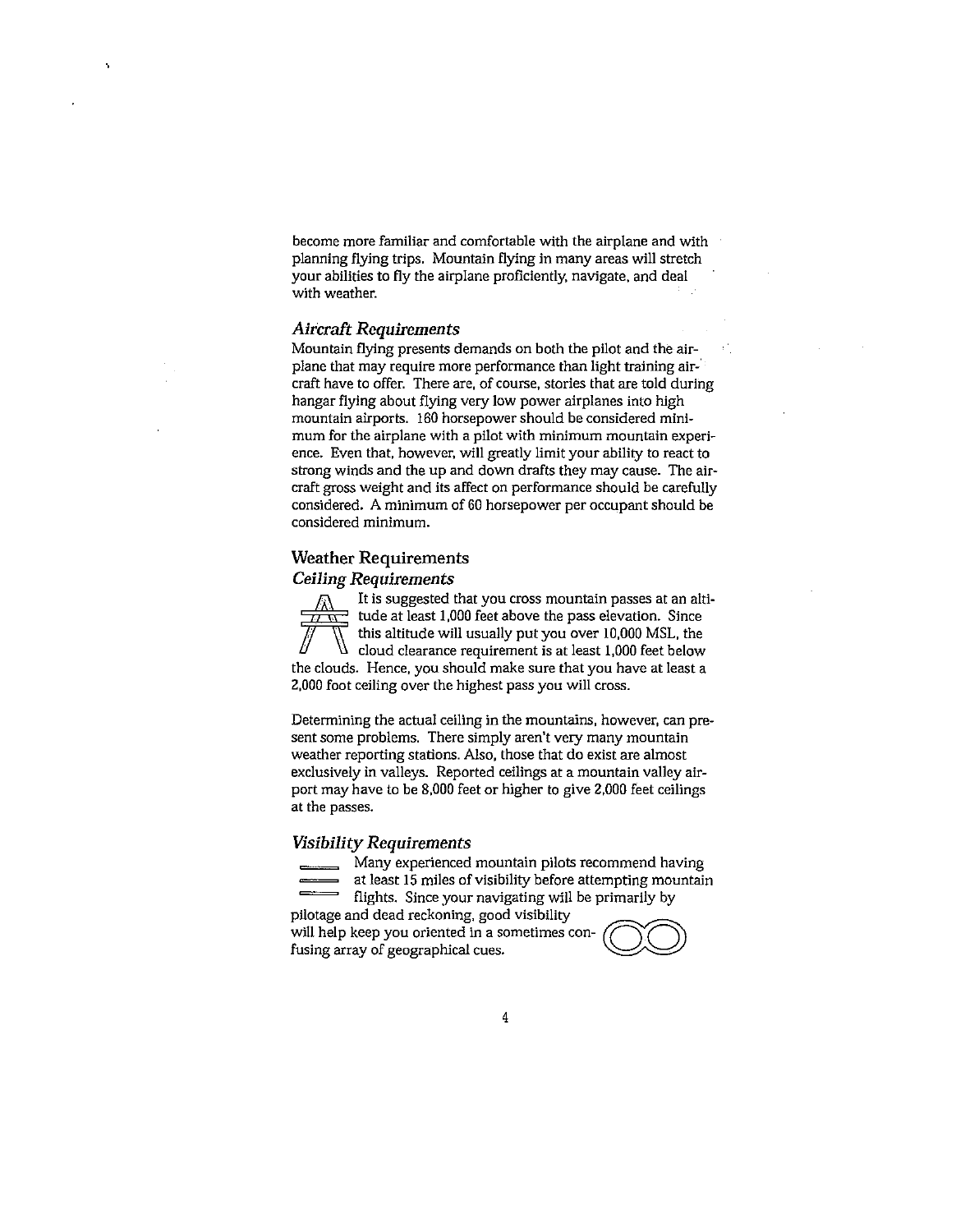# *Winds*

Strong winds can cause some of the most dangerous conditions you'll have to contend with in the mountains. To minimize the chance of encountering danger-

ous turbulence, mountain flying should not be attempted if the winds aloft forecast at mountain top levels are greater than 25 knots. Above this level, potentially dangerous turbulence, as well as very strong up and down drafts are likely.

#### *IFR and Night Mountain Flights*

Experienced mountain pilots recommend that IFR and night flight in the mountains not be attempted. Instrument approaches and departure procedures require a highly skilled pilot and a very high performance airplane. Night obviously obscures most visual navi**gation cues. making terrain clearance difficult or impossible.** 

# **Weather Factors**

# *Density Altitude*

From your basic flight training, you probably remember that density altitude is the pressure altitude corrected for temperature. Since **increasing temperature makes the air less dense, an airplane will**  perform as if it is at a higher altitude than on a colder day, given that the airplane is at the same height above sea level.

You should also remember that the standard lapse rate (the rate at **which temperature normally decreases with increasing altitude in**  unsaturated air) compounds the problem somewhat. At sea level, the standard temperature is 59 degrees Fahrenheit, however, at 10,000 feet MSL, the standard temperature is only 23 degrees. This means that at Leadville, Colorado (elevation 9,927 feet) when the temperature is only 24 degrees, the density altitude is already above the field elevation. We will discuss density altitude in more detail later.

#### *Winds Aloft Reports*

The winds aloft reports are very important to your mountain flight planning process. You should pay close attention to the forecasts at and above the mountain ridges of the terrain you will be flying into. In the west, that usually means the 9,000 and 12.000 foot forecasts. In the east, you will look at lower winds. Winds above 25 knots at these levels should be a warning sign that should cause you to think about delaying your trip.

34.5  $\sim 10^{-1}$  km i ser

小树叶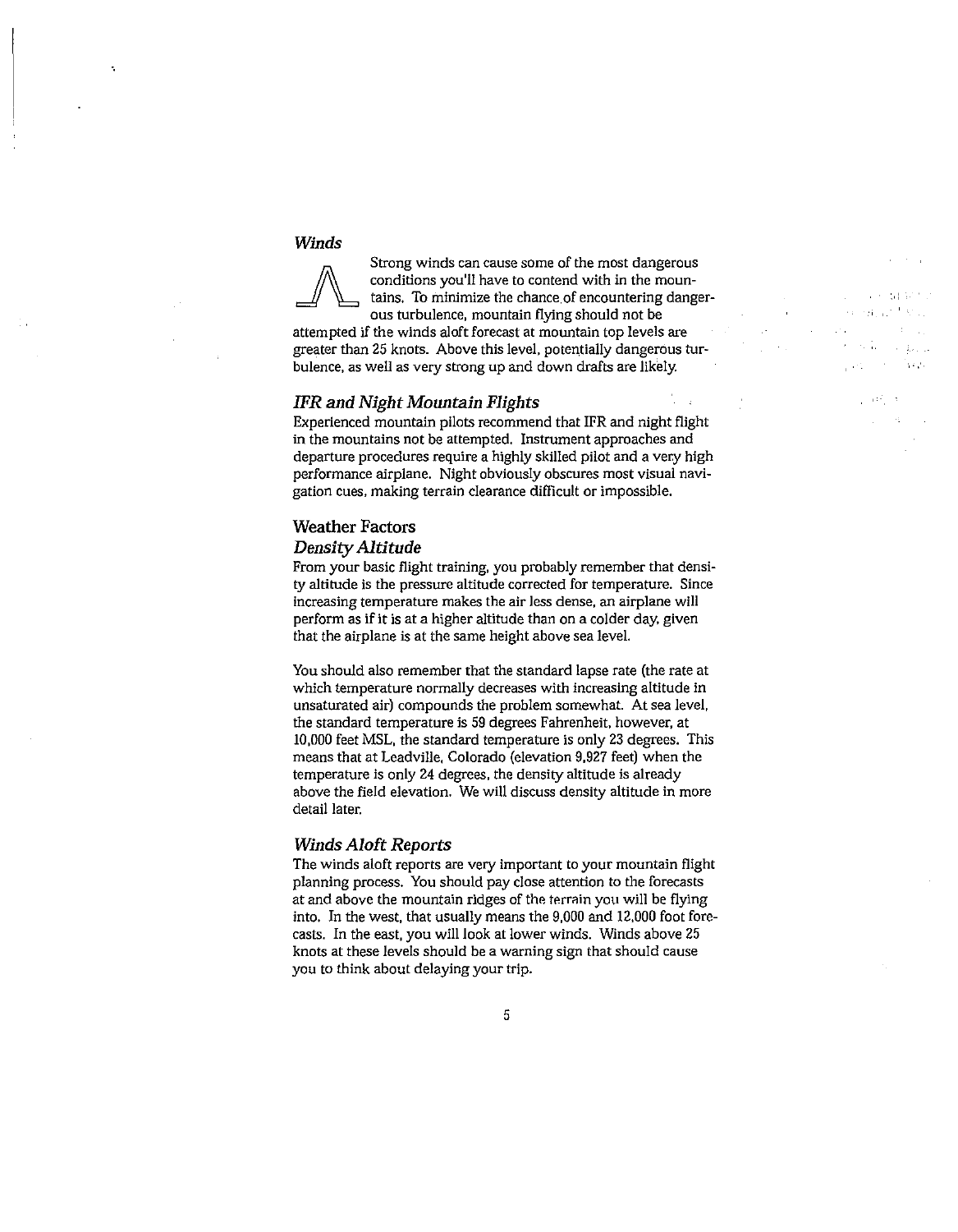# *High and Low Pressure Patterns*

As you analyze the mountain weather before your flight, pay special attention to the position of the highs and lows to give clues to the wind speed potential. For example, in the winter, a high often **sets up over the Four Corners area in southwest Colorado. This is**  often coupled with a low pressure centered in eastern Colorado or western Kansas. The result can be very strong westerly winds and· dangerous turbulence in the high terrain for days at a time.

# *Mountain Wave*

When the wind speed is above about 25 knots and flowing perpendicular to the ridge lines, the air **flow can form waves, much like water flowing over rocks in a**  stream bed. The waves form down wind from the ridge line and will



be composed of very strong up and down drafts, plus dangerous **rotor action under the crests of the waves. If enough moisture is present, lenticular clouds can form to give a visual indication of the wave action. These clouds are reported in the remarks section of**  hourly sequence reports as ACSL (altocumulus standing lenticular) or CCSL (cirrocumulus standing lenticular).

#### *Winds Through* Passes

Just as the flow through a carburetor speeds up in the restriction of the throat, wind flowing through the narrow restriction of a mountain pass will also speed up. When the winds are forecasted above about 20 knots, be aware that the speed in passes may cause turbulence and drafts that should be avoided.

# *Orographic Lifting*

As the wind blows moist air upslope, it will cool and may form clouds. If, as is often the case winter, the air is stable, the clouds will stay close to the mountain, forming a "cap" cloud. However, if the air is unstable, as is usually the case in the summer, this initial lifting will be enough to start convection and result in thunder**storms forming.** 

# *Microbursts*

**Microbursts have received much space in the aviation and popular press in the pasl several years because of their implication in many**  serious airline accidents. Many light aircraft accidents have also

 $\mathcal{L}_{\mathcal{N}}(\mathcal{F})$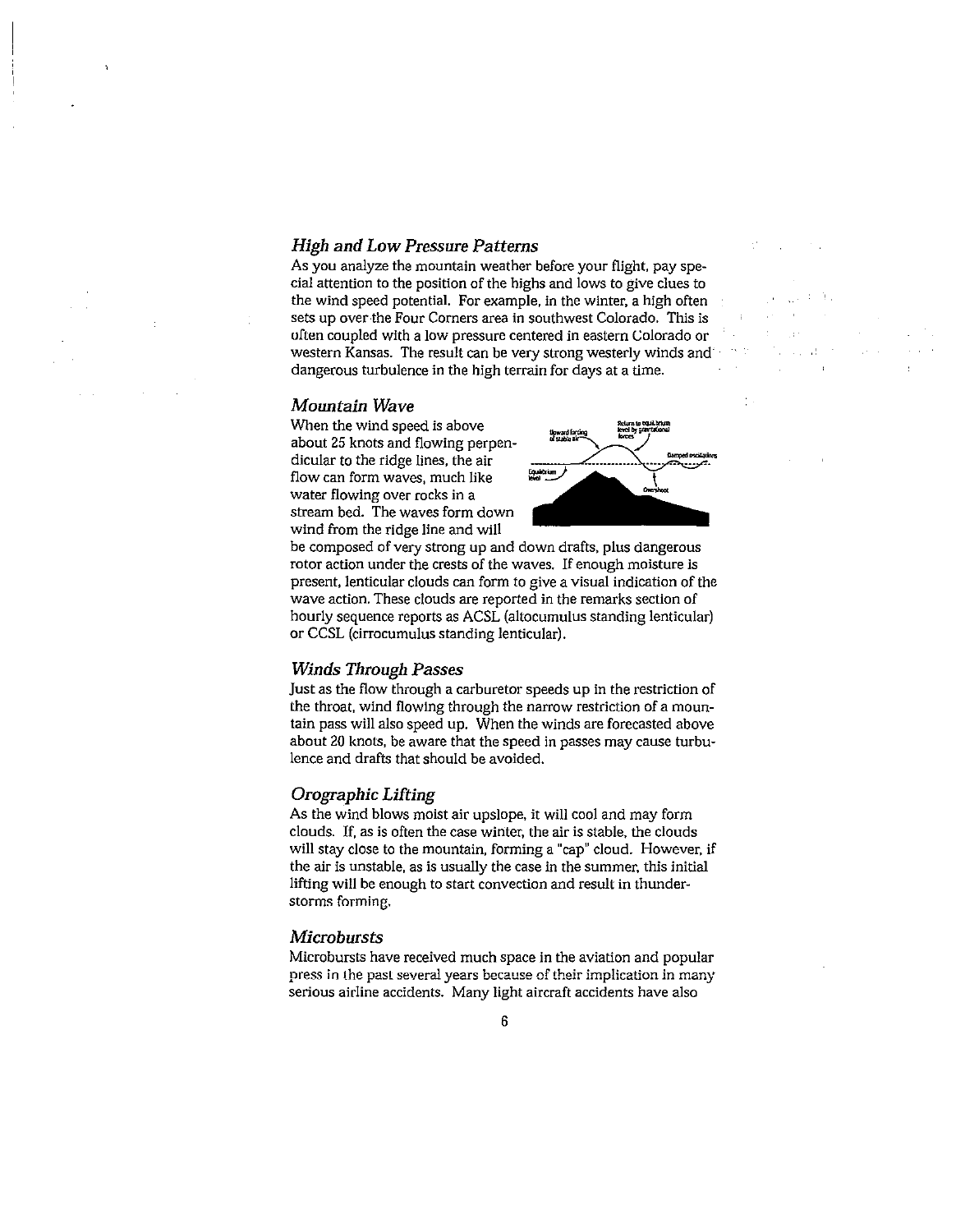been caused by these events. The wet microburst is found in the **middle of an active thunderstorm or intense rain shower and**  avoiding the strong downdraft is relatively easy. The dry **microburst, however, is somewhat more insidious because it occurs**  with little or no warning in the clear air beneath virga. Dry **microbllrsts are common in and near the Rockies and other mountainous areas of the western U.S. in the summer. The formation of**  the dry microburst is likely when thunderstorms with bases above about 3,000 to 5,000 feet AGL exist and the temperature/ dew point spread on the surface is more than about 40 degrees. If dust is blowing underneath one of these high based thunderstorms, stay clear until the event passes (usually only a few minutes).

## *Temperature Inversions*

Mountain valleys are often conducive to the formation of temperature inversions and valley fog at night. This should play a part in **your arrival and departure planning. Since the inversion breaks**  and the fog dissipates by late morning, you may have to delay slightly at some airports.

# Density Altitude

#### *Effects on the Airplane*

**There are numerous ways that**  density altitude affects the airplane. For example, a normally aspirated engine will lose 3% of its power per thousand feet of density altitude increase. Next, as density altitude increases, the **wings have less dense air with**  which to create lift. Since a propeller is an airfoil, it, too, will be less efficient.



## *Effects on Performance*

All of these factors affect the overall performance of the airplane. At higher density altitudes, takeoff and landing distances are increased, rate of climb and actual service ceiling are decreased, true airspeed is higher for a given indicated airspeed, and turning radius is larger at high altitude at a given indicated airspeed.

To help regain some of the lost takeoff and landing performance at **high density altitudes. you should reduce the weight at \rvhich you**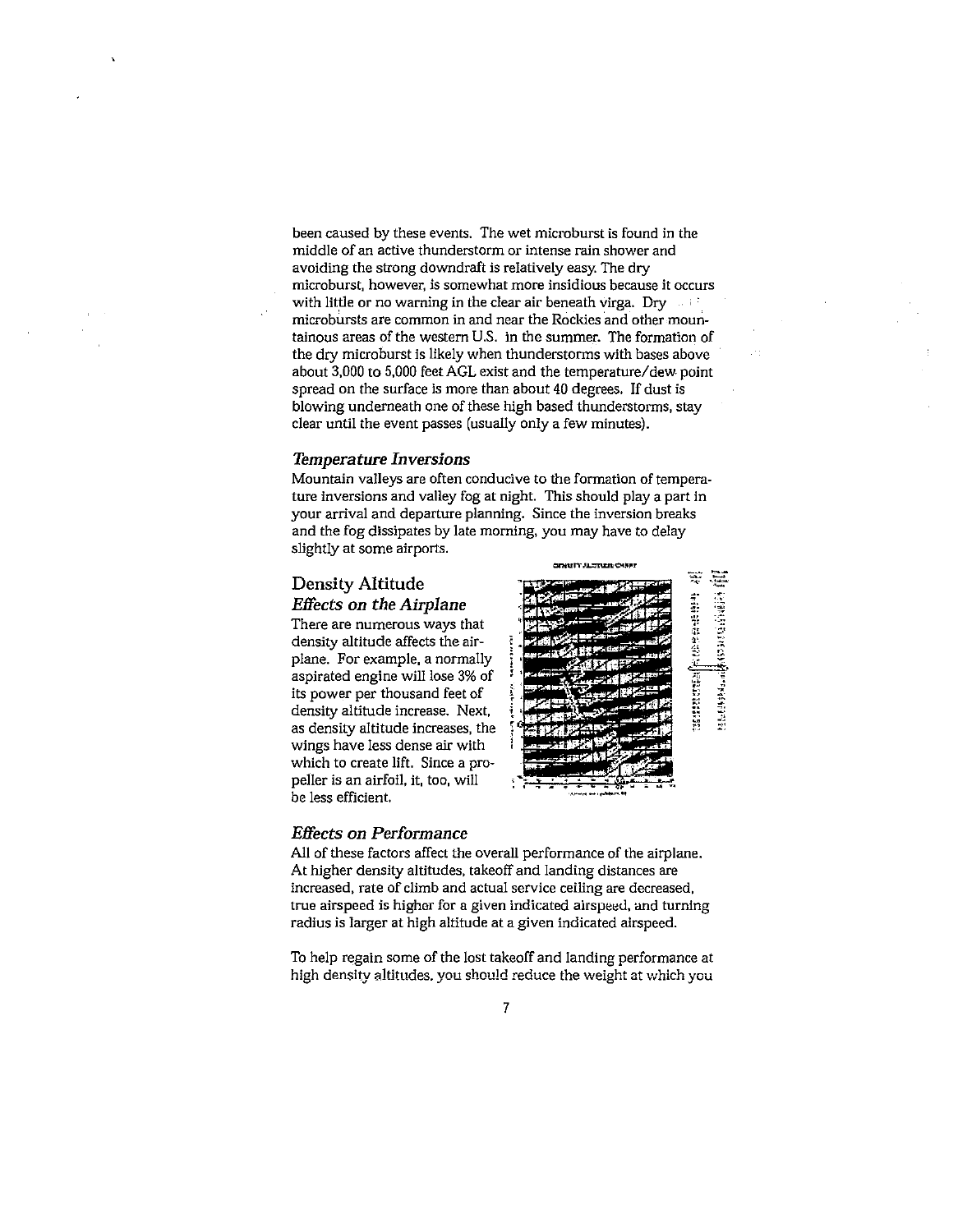$\sim 10^{11}$  and  $\sim 10^{11}$ 真空の  $\sigma(\kappa) \in \{0,1,1,2\}$ **College**  $\sim$   $\mu$  $\sim 2.8\times 10^4$ a service con

 $\sim$ 

fly the airplane to no more than 90% of maximum gross weight. For a typical light airplane with a maximum gross weight of 3,000 pounds, reducing the loaded weight to no more than 2,700 pounds will regain much of the lost performance. A check of your airplane's performance data should show that takeoff and landing distances, climb rates, and single engine performance for multiengine aircraft is greatly improved at this reduced weight. Turbocharged aircraft will gain some improvement, but it will be somewhat less than that gained by non-turbocharged aircraft.

Since your true airspeed is higher for a given indicated airspeed, many pilots will respond to the visual cues of higher ground speed on takeoff by rotating at a lower !AS than normal. Instead, you should use the same lAS for takeoffs and landings as you would at sea level (or that the Pilots Operating Handbook specifies). Rotating at too slow an airspeed may cause the airplane to take an **even longer ground run than necessary.** 

Turning radius is proportional to the square of true airspeed. For example, if you increase your TAS by only 10%, your turn radius will increase by 20%. In the pattern this may result in a wider than expected turn to final resulting in overshooting. At high density altitudes, many pilots will fly slightly wider patterns to account for the wider turns.

Higher density altitudes also affect best rate and angle of climb airspeeds. Best rate of climb lAS decreases as altitude increases, while best angle lAS increases slightly. Refer to your airplane's handbook to be sure you are flying the correct airspeeds to get the **performance you expect.** 

## **Planning A Cross-country Flight**

Any cross-country flight requires careful preparation, but a moun**tain cross-country trip deserves even greater attention to detail.** 

#### *Weather*

A clear understanding of the weather conditions is essential for a safe flight into mountainous terrain. However, weather reporting **stations in the mountains are sparse and getting a good briefing**  just from hourly weather service observations is difficult. You may need to phone some of the airports over which you will be flying to get current conditions. Pilot reports are also very helpful and

of the control of and process.  $\sim$  $\mathcal{L}^{\mathcal{L}}$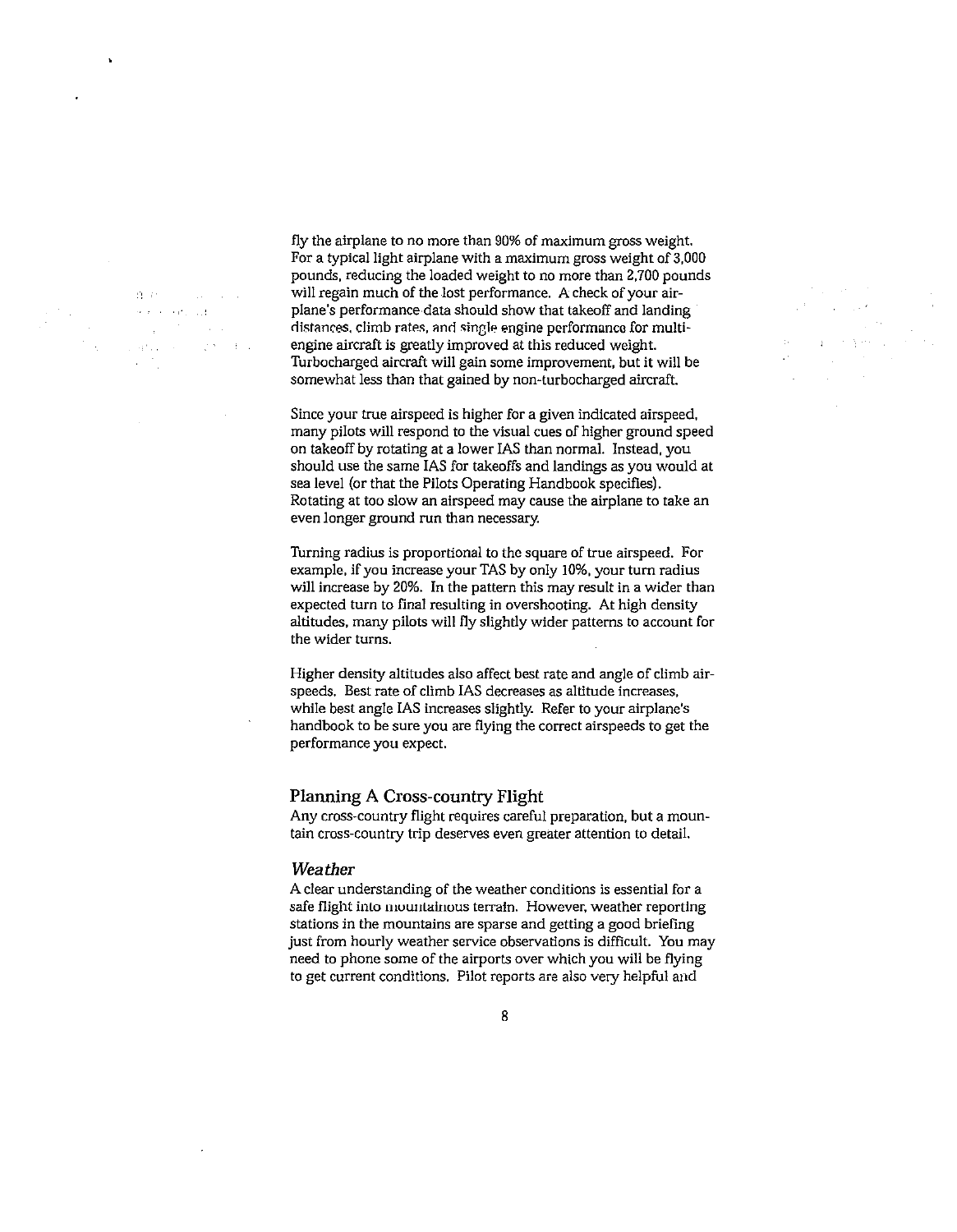you should give them as you fly along your route.

## *Route Selection*

**Mountain route selection is much more than drawing a straight**  line between your departure and destination airports and filing



"direct". A better route is usually found by following highways, river drainages, and valleys. These routes will usually be lower and offer better emergency landing sites. Also, you should check with · local experienced pilots if you are planning a trip

**into an unfamiliar area to get recommendations on routes to use.** 

# *Flight Plans and Logs*

flight plan with flight service.

Your trip into the mountains will usually be VFR, dictating pilotage and dead reckoning navigation. To plan for this type of flight, you will need to prepare a log with times and headings to fly between checkpoints. This may seem like a nuisance to be used by student pilots, but it will keep you from fumbling with charts

| 医细胞 机空气<br>Th.                                                                  |   |
|---------------------------------------------------------------------------------|---|
| 425<br>$+ - - -$<br>احتد                                                        | œ |
|                                                                                 |   |
|                                                                                 |   |
| 27-11 and                                                                       |   |
|                                                                                 |   |
| m                                                                               |   |
| e de la partitulation de l'appeller.<br>La commune de l'appeller de l'appeller. |   |
| . .                                                                             |   |
| 1,000 -                                                                         |   |

and guessing once in flight, possibly leading to disorientation and getting lost.

As you plan your desired route, also consider what alternate routes or airports may be available in the event of an emergency. If the **weather is marginal, make sure you have a clearly defined alternative** if it **deteriorates to the point that you cannot continue to your destination.** 

Once you've planned your flight, you should also file (and then activate once airborne) a flight plan with the local flight service station. If, for some reason, you must make an off airport landing, having a flight plan activated will get search crews out looking for you quickly and improve your chances of survival. If for some reason you must change your planned route, be sure to update your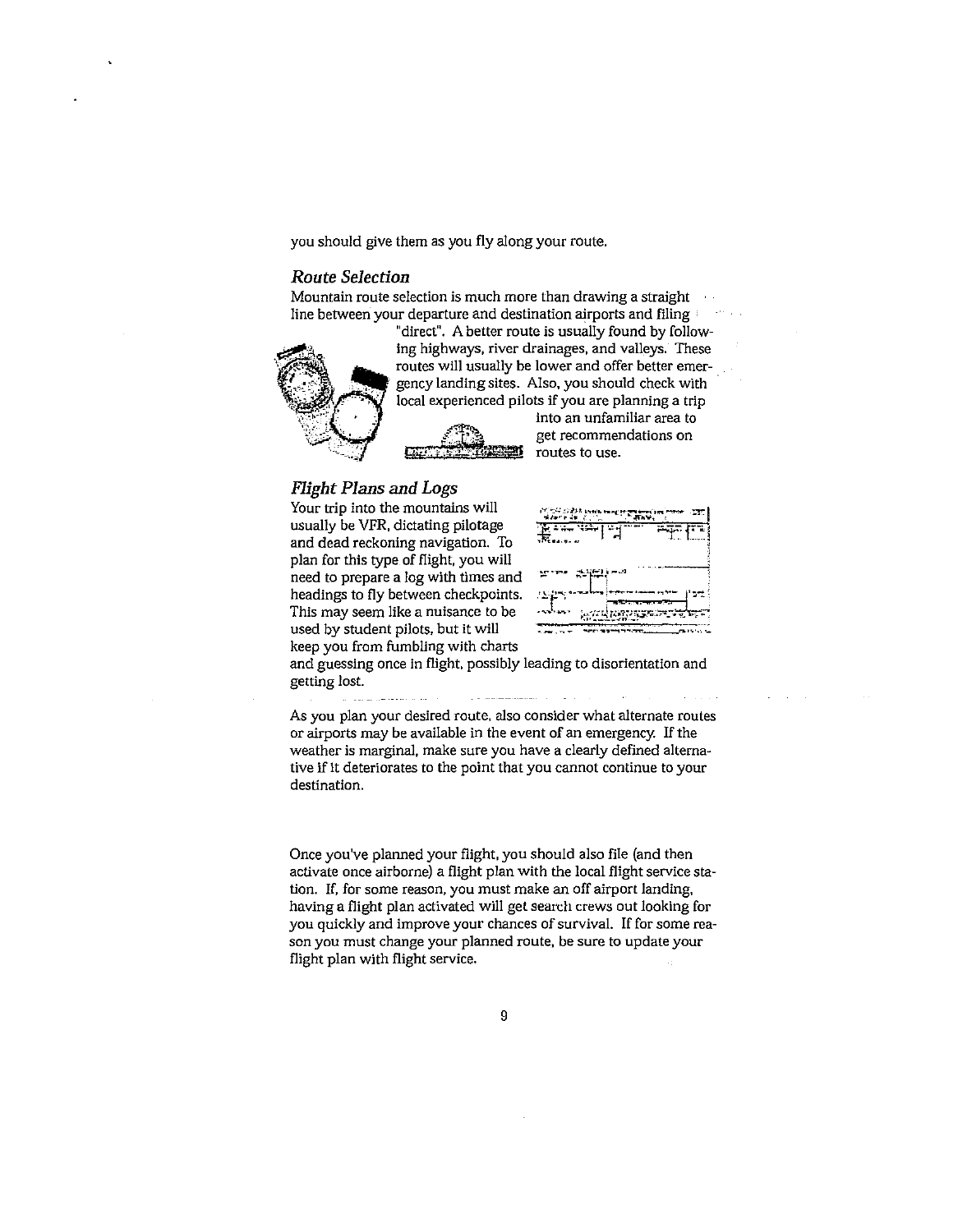## *Usable Frequencies*

When planning your flight, study the VFR charts for the frequen**cies and locations to use for making position reports and getting**  weather updates. In many mountainous areas, Flight Watch will not be usable; so you will need alternatives. In most places, you will be able to reach a flight service station through an RCO or VOR site. Have these frequencies written on your flight log for ready reference when you need them.

## *Winter Operations*

**Winter operations at mountain airports may present some things**  that you aren't normally faced with in the flatlands. Check the NOTAMs carefully for any unusual runway conditions due to **snow, ice, or other hazards. If you will need engine preheat services or de-ice services, call ahead since some smaller airports do**  not have these available. Finally, if your destination is a popular ski country airport, you may find parking space limited or simply not available. Again, a call ahead may save a change in plans.

# Operations During A Cross-country Flight *Starting, Taxi, and Run-up*

Starting and taxi at high altitudes are performed as you would at **sea level, except you must lean the mixture significantly to avoid**  fouling the spark plugs. Run-up is also normal except a full power run-up of nonturbocharged engines should be used to set mixture for takeoff power. The POH should be followed strictly for turbocharged engine operation.

#### *Takeoff*

For takeoff, the minimum flap setting recommended by the POH is usually recommended for best performance. A full power check should be performed on the runway. adjusting mixture for best power if necessary, and checking for proper engine RPM, manifold pressure, and fuel flow. As discussed earlier, rotation and liftoff should be at normal indicated airspeeds. It is important not to over rotate to avoid high drag and poor takeoff performance.

#### *Climb*

**A normal climb profile is usually sufficient for most mountain air**ports you will visit. Your POH should be the guide for selecting **the proper speeds for the conditions. For most light aircraft, the**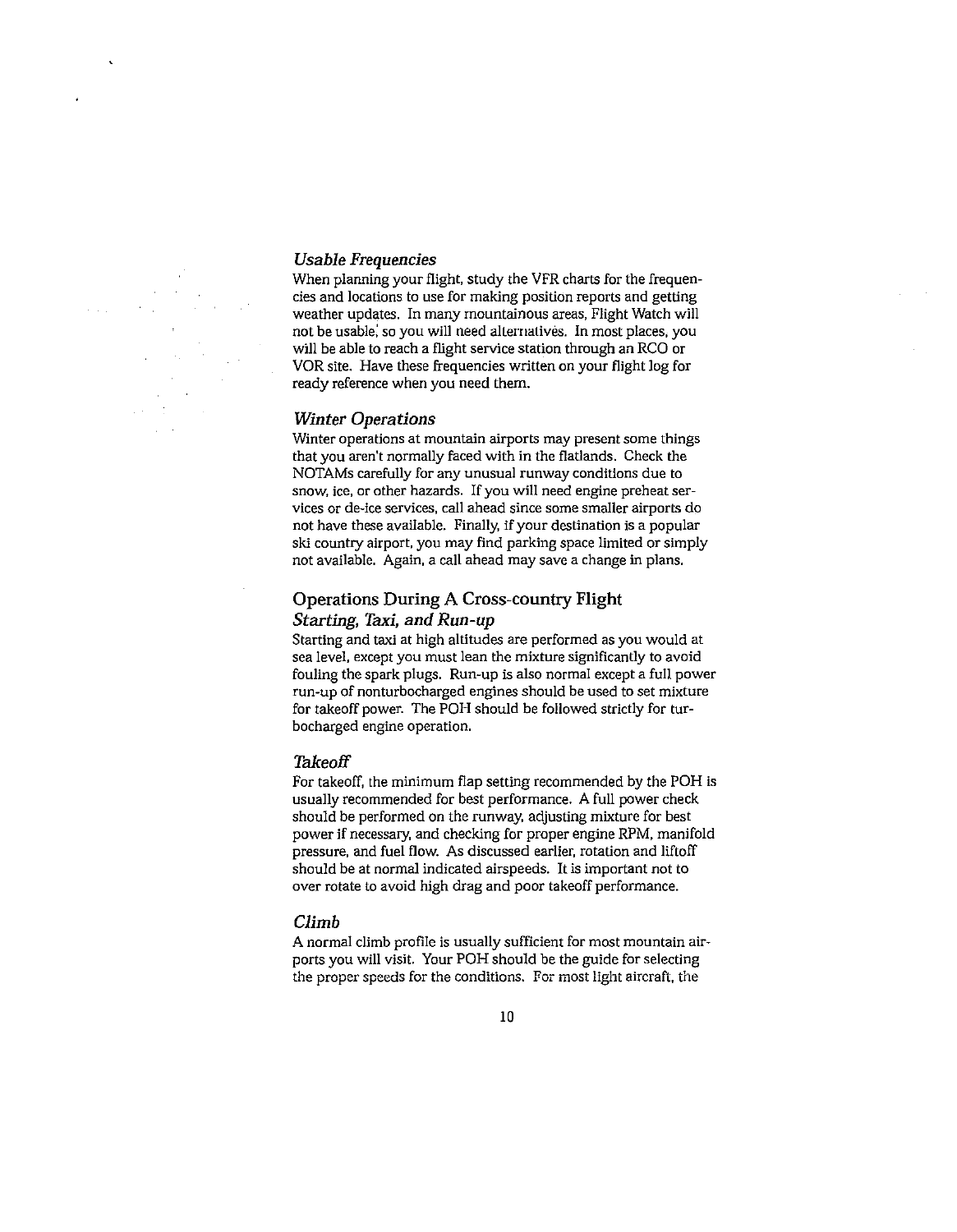initial climb will be at the best rate of climb lAS until reaching at least 1,000 feet AGL, then a smooth transition to cruise climb. **There are some conditions, such as climbing out of airports in deep**  mountain valleys, when you may need to use the best rate of climb airspeed until reaching cruise altitude, but those conditions are relatively rare. Monitor pitch attitude, airspeed, and climb rate during the climb to make sure you are getting the best performance from the airplane.

**An engine failure right after takeoff is a serious situation any time.** '' In almost every case, with less than 500 feet of altitude. you should not attempt to return to the airport. Make an off airport landing straight ahead, maintaining control of the airplane until landing.

#### *Ridge and* Pass *Crossing*

**On most mountain flights, you will need to cross at least one ridge or pass. Experienced pilots recommend crossing a ridge or pass at**  the ridge elevation plus at least 1,000 feet. If the winds at mountain top level are above 20 knots, increase that to 2,000 feet. Plan to be at that altitude at least three miles before reaching the ridge and stay at that altitude until at least three miles past it. This clearance zone will give you a reasonable safety zone to avoid the most severe turbulence and down drafts in windy conditions.

**If conditions or airplane performance dictate, you may need to fly**  along the windward side of a ridge to find updrafts for gaining altitude before crossing a ridge. You may also need to circle before reaching the ridge if climbing out of a valley airport.

When you actually cross a ridge, you should do so at a 45<sup>°</sup> angle to the ridge. This allows you to turn away from the ridge quicker if **you encounter a severe downdraft or turbulence. Once you have**  crossed the ridge, turn directly away from it at a 90° angle to get away from the most likely area of turbulence quickly. Plan your crossing to give yourself the ability to turn toward lower terrain quickly if necessary.

# *Enroute Considerations*

As you fly your mountain trip, continually visualize what the weather and winds are doing so you can take best advantage of them. For example, if flying in a valley, it is usually best to fly on the side of the valley that will have the updrafts, the side the wind

 $\sim 100$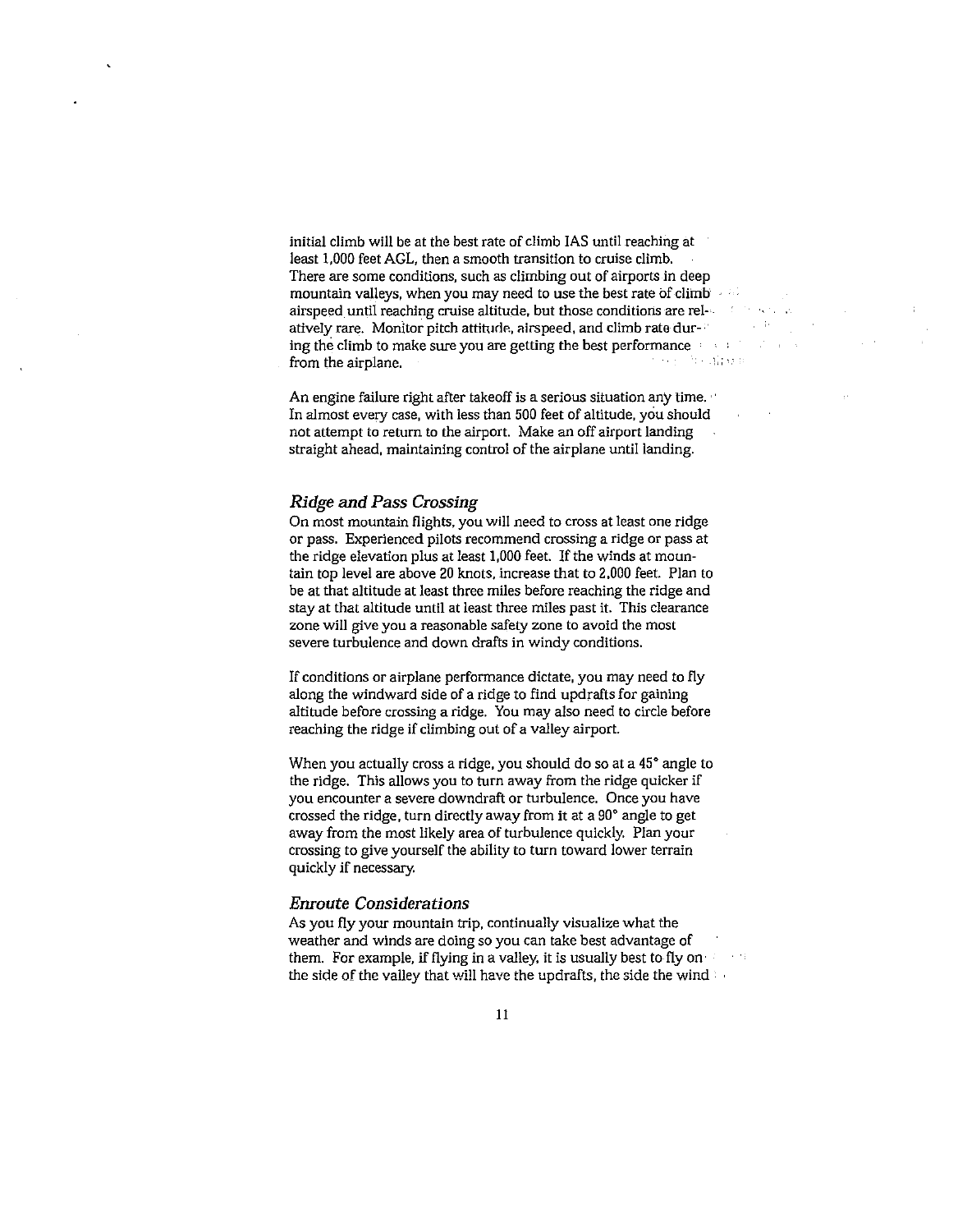and country in  $\omega_{\rm{max}}=2.00$  km apaw  $\label{eq:2.1} \frac{1}{2} \left( \frac{1}{2} \left( \frac{1}{2} \right) \left( \frac{1}{2} \right) \left( \frac{1}{2} \right) \left( \frac{1}{2} \right) \left( \frac{1}{2} \right) \left( \frac{1}{2} \right) \left( \frac{1}{2} \right) \left( \frac{1}{2} \right) \left( \frac{1}{2} \right) \left( \frac{1}{2} \right) \left( \frac{1}{2} \right) \left( \frac{1}{2} \right) \left( \frac{1}{2} \right) \left( \frac{1}{2} \right) \left( \frac{1}{2} \right$  $\mathcal{L}^{\text{max}}_{\text{max}}$  , where  $\mathcal{L}^{\text{max}}_{\text{max}}$ 

is blowing toward. Turbulence due to the rough terrain may make the flight uncomfortable, but may also require that you fly at **maneuvering speed. Remember that maneuvering speed decreases**  as the airplane's weight decreases. You should know what your maneuvering speed is for the weight at which you are flying and be able to go to it quickly if you encounter rough air.

Pilotage and dead reckoning will be your primary type of navigation. VORs are usable in limited areas, but suffer from limited range and other problems. LORAN and GPS systems work quite **well. however, and can be used effectively to maintain your positional awareness.** 

## *Descent*

**When you first arrive over a mountain airport, take a good look**  around before you descend to it and plan your departure track. Look for escape routes and emergency landing sites in the event of an engine failure right after takeoff. Also, study the terrain you will have to climb over as you depart.

Plan your approach path as you start your descent. Some mountain airports are confined in valleys that make a normal approach difficult. Study your options before committing to a lower altitude.

#### *Approach and Landing*

Approach and landing should be normal at most mountain airports. Plan to fly a stabilized approach to the desired touchdown **spot. Since mountain winds are sometimes tricky, be aware of**  windshear and go around if necessary.

#### Emergency Procedures

Even the best prepared pilots may someday find themselves caught in an emergency situation that will require quick thinking and excellent skill to save themselves and their passengers. Even though these situations cannot be totally prepared for, there are some things you can do to increase your chances of handling the problem in the best way possible.

## *Survival Equipment*

There are volumes written on what type of equipment to carry for survival in the event of a forced landing and you should take the time to use these sources to put together a good survival kit before **launching into the mountains. At a minimum, however, you**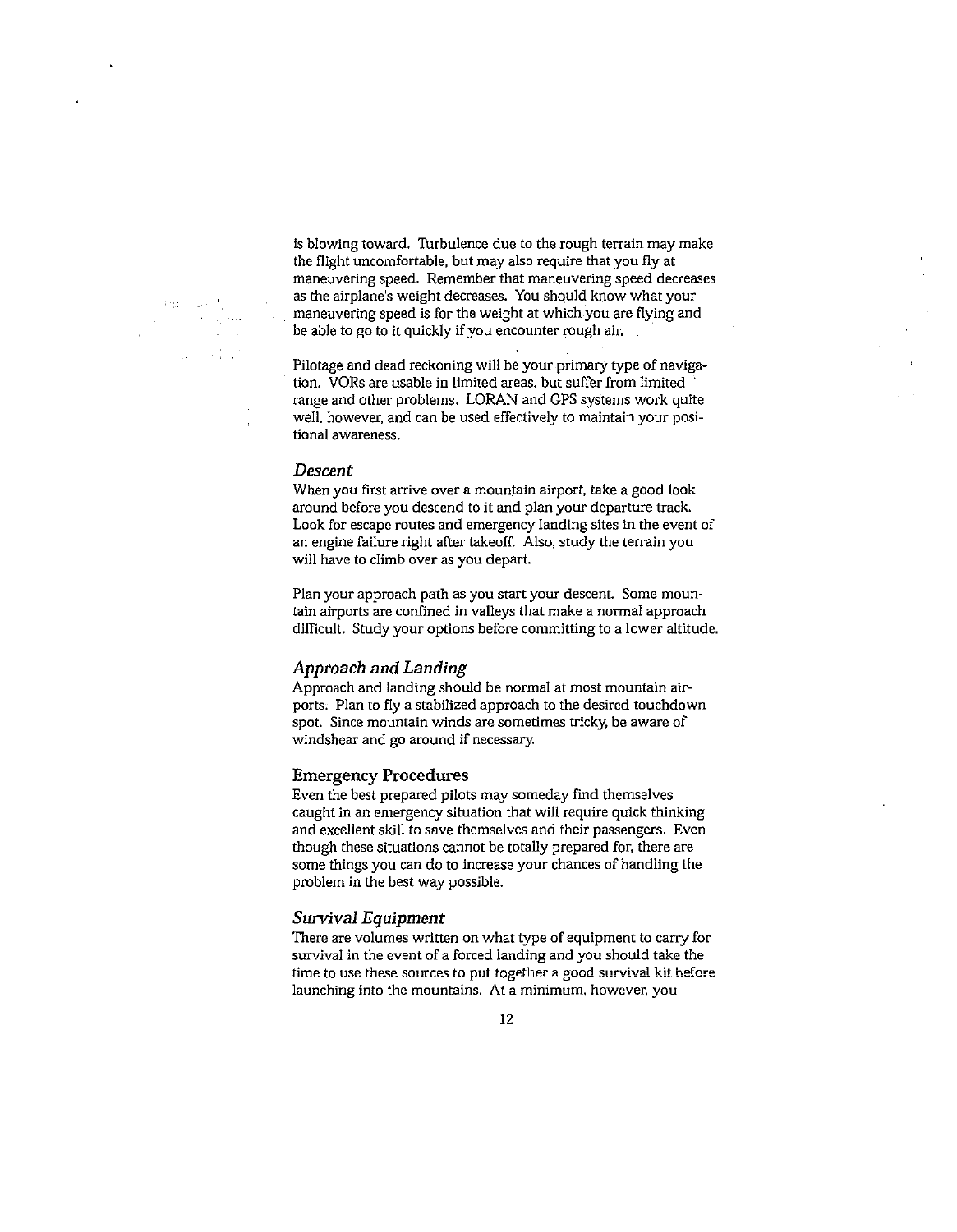$\epsilon_{\rm 45}$  , T.  $\mu$   $M_{\rm Pl}$ 

should have food and water for each occupant of your airplane io last at least three days, winter clothing for each occupant, a medical kit to stabilize crash injuries, and signaling devices. Your food supply might be as simple as granola bars, but camp supply!out-  $\circ \circ \circ \circ \circ \circ \circ \circ \circ \circ$ lets will have other options. You can pick up water in plastic bot-'<sup>h</sup>ies for the contact of the state tles at a food store. To survive after an off airport landing; you's statement of the statement of must stay warm and dry, so good winter clothing like parkas and  $\phi$  becomes and  $\phi$ boots will be necessary. Remember that even though it may be welther and the restriction summer in the valleys, the mountain tops will still get quite cold at  $\,$ night. A medical kit should contain basic supplies like bandages and pain relievers. If any of your party takes prescription drugs, you should consider carrying a supply of them. Signaling devices can be as simple as a military style signaling mirror (the glass type), which is highly effective, or a standard aircraft-band handheld transceiver.

## *Oxygen Use*

In most cases, you will be flying at altitudes below those which **regulations require oxygen use. However, you should review the**  symptoms of hypoxia and if you are susceptible to it because of smoking or other conditions, have supplemental oxygen on board **and use it.** 

#### *Deteriorating Weather Enroute*

A particularly difficult situation for most pilots to deal with is **weather that deteriorates enroute. The urge to continue is very**  strong, with the thought that it will get better if we just continue a little farther. However, continuing is often the worst thing you can do. When the weather begins to deteriorate, begin to consider what your options are. Your flight planning should have included planning for alternate routes or airports and those should be exer**cised before getting into poor weather. Divert to an alternate air**port or return to your departure airport and reconsider the weather **conditions.** 

If the weather closes off all other possible options, the best thing to do might be to make an off airport landing. Making a landing under control while you still have enough visibility to select a good **site is preferable to continuing into poor weather and crashing into terrain that you can't see.** 

## *Engine Failure*

Sudden engine failure should be planned for and practiced during

 $\sim 100$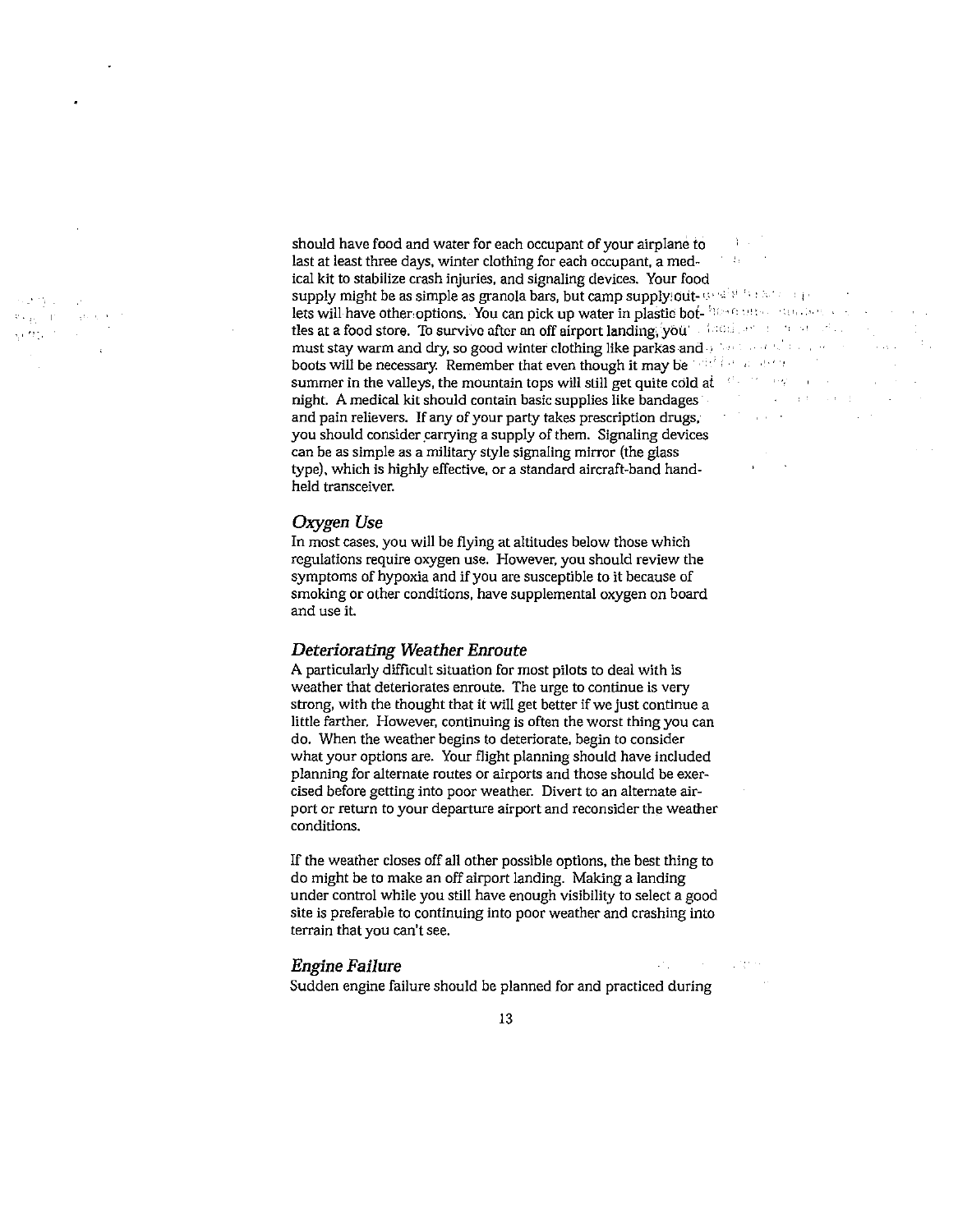exclude the constants. and programmed. a de la monte de la maría.<br>Antiga de la maría de  $\varphi$  (  $\psi_{\varphi}$  ),  $\psi_{\varphi}$  (  $\Omega_{\varphi}$  $\alpha=\alpha_{\rm{B}}$ 

recurrent training with a competent instructor. You'll need to know the first few things on the checklist by memory since you may be closer to the ground than usual and may not have time to .. dig out the POH checklists. As you fly along, pick out possible **emergency landing sites before any problems arise and form a: con-** . tinuously updated course of action so you are prepared if the  $\cdot$ engine reaily does fail.

The exact procedure to follow when an engine fails is different for **each type of aircraft, so know what yours is. In every situation,**  though, your first duty is to fly the airplane! Next, turn immedi**ately toward lower terrain to increase your altitude above ground**  and possibly give you a lower (and warmer) site to land. Try to **select a site near habitation or a road.** 

Your landing site may be on a slope. Landing uphill will reduce the ground roll and reduce the chance of falling off an embankment or cliff.

Landing in a forested area presents some difficult choices. In the **western U.S., most of the mountain forests are tall evergreen trees,**  with a few smaller trees like aspen. If you mush into the tops of tall pine or cedar trees, the airplane may stop, caught in the tree tops, then nose over, falling the last 50 to 100 feet nose first. A bet**ter choice is to select an aspen grove that will have trees that are**  much more flexible that will dissipate the airplane's energy without doing as much damage to the cabin area.

Before landing, secure all seat and shoulder belts securely. Open the cabin door and emergency exits to keep them from becoming jammed in the crash. If possible, before touchdown turn off fuel, battery, and ignition switches to reduce the chance of fire.

#### *Survival After Landing*

After landing, get everyone out of the aircraft immediately until **you are sure there is no chance of fire. Next. make sure that the**  emergency locator transmitter is turned on. If a handheld radio is part of your survival kit, use it to attempt contact with an FAA facility or an overflying aircraft. Stay warm and dry, and above all, stay with the airplane! Time and time again, searchers have found people who have survived the crash only to die trying to walk to safety. Carry a good survival kit, plan well, and file a flight plan **and your best choice will be to stay vvith the airplane until searchers arrive.**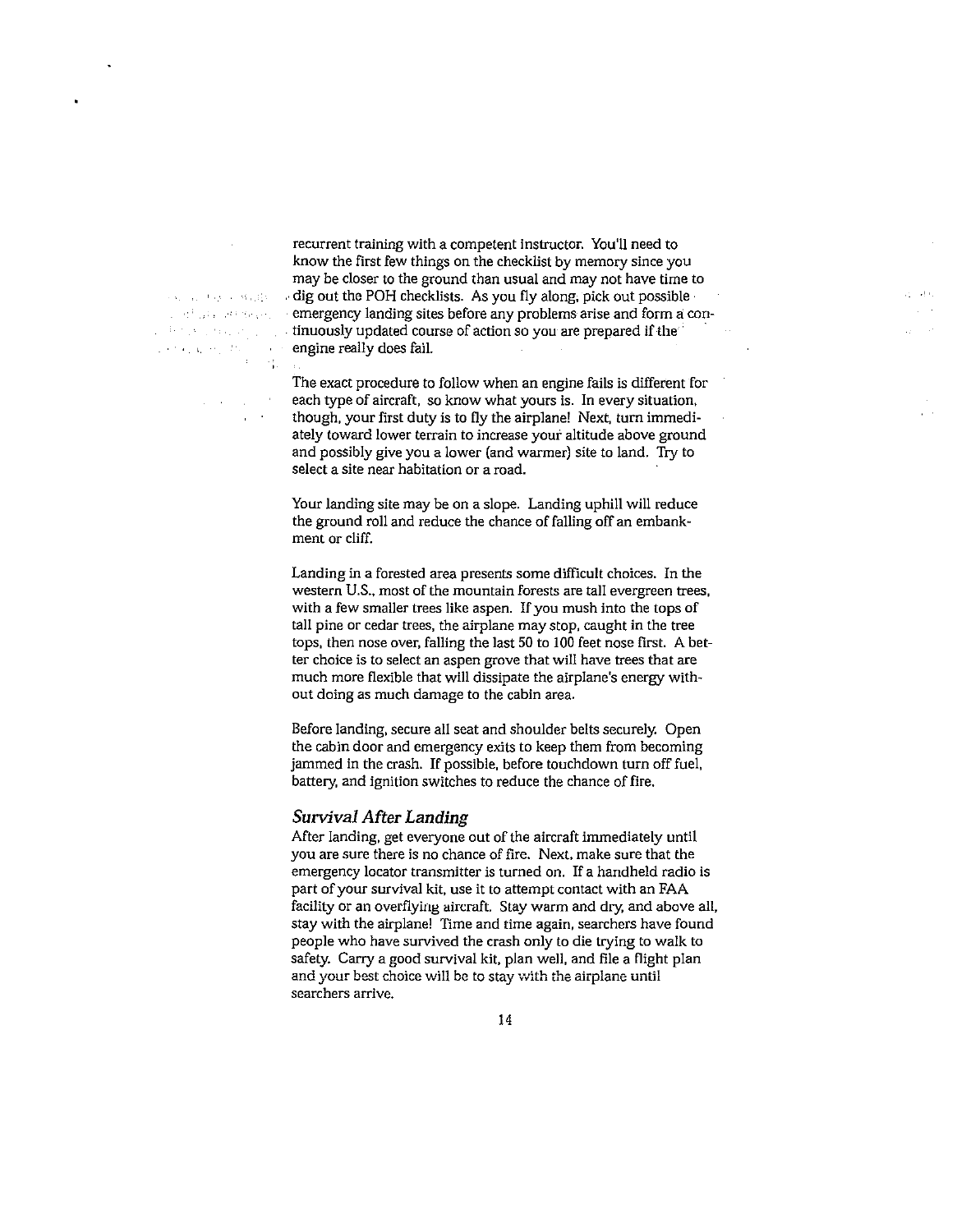# *Emergency Summary*

 $\mathcal{F}_2$ 

As with any type of flying, always leave yourself a way out. If things begin to go wrong, take prompt corrective action. Don't let yourself get caught flying into a worse situation. If you get into an  $\ell$  and the latter into emergency situation, don't hesilale to declare an emergency. Get and the state of the state of all the help you can working for you. And finally, save the people • · • · and sacrifice the airplane. An airplane can be replaced, but your family and friends can't.

# **The Pilots Operating Handbook**

Your POH contains a wealth of information about your airplane. Because of the demands mountain flying places on both pilot technique and airplane performance, you should spend time with your POH learning how to get the most from your airplane. You will need to know exact speeds for takeoff and landing at the weights you'll be using, best rate and angle of climb speeds and how they change with altitude, best glide speeds, and maneuvering speed at various weights. You should also pay close attention to takeoff and landing runway requirements at the high density altitudes you will encounter. Make a log of what you find so you can refer to them quickly.

## **Summary**

**As you can see from this brief overview of mountain flying, there**  is a lot to consider when planning trips into the high country. Without the proper training, you put yourself and your passengers **at increased risk unnecessarily. A recognized training program that**  gives you the knowledge and skill to be safe in the mountains will also improve your overall flying proficiency. Please take the time to get the training you need to be safe and enjoy your mountain flying experience.

 $t_{\rm H} \sim e^2$ 10.11

 $\mathcal{R}^{\text{max}}$  and  $\mathcal{R}^{\text{max}}$ 

 $\mathcal{A}^{\mathcal{A}}$  and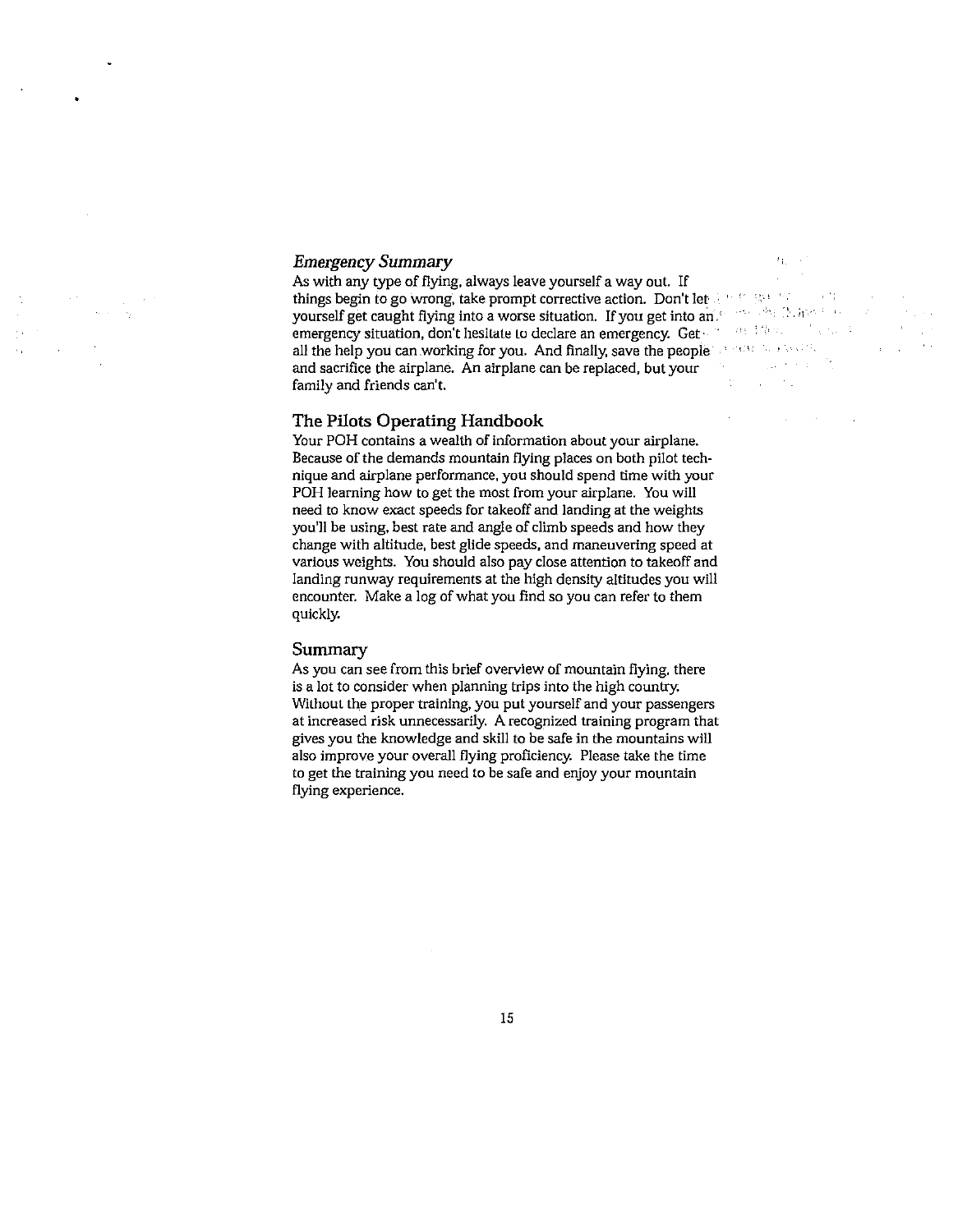# **References**

 $\mathcal{I}^{\pm}$ 

不同程序

 $\mathcal{C}_{\mathcal{M}}(\mathbb{R}^d)$  and

 $\mathbb{C}_1$  :

 $\hat{\mathcal{L}}$  .

ing.<br>Tan

 $\bullet$ 

 $\frac{1}{2}$   $\sigma$ 

 $\Delta$ 

 $\sim 10$ 

 $\sim 10^{11}$  km  $^{-1}$ 

F. Caracena, R. L. Holle, and C. A. Doswell III, Microbursts - A **Handbook For Visual Identification, U.S. Department Of The and Southern School Section 1989** . , ·. .Commerce, February, 1989 "· · Federal Aviation Administration Accident Prevention Program, The Impossible Turn, U.S. Department of Transportation  $\sim 10^{-11}$  ,  $\sim 10^{10}$  km s

> Federal Aviation Administration Accident Prevention Program, Wind Shear, U.S. Department of Transportation

Colorado Pilots Association, Colorado Mountain Flying Course

Northwest Mountain Region, Denver Air Route Traffic Control Center, High Mountain Flying In Ski Country U.S.A.

Advisory Circular AC-0057, Hazardous Mountain Winds and their Visual Indicators

Advisory Circular AC 61-23C, Pilot's Handbook of Aeronautical Knowledge

FAA-P-87 40-2, Density Altitude

FAA-P-8740-5, Weight and Balance, An Important Safety Consideration for Pilots

FAA-P-8740-13, Engine Operation for Pilots